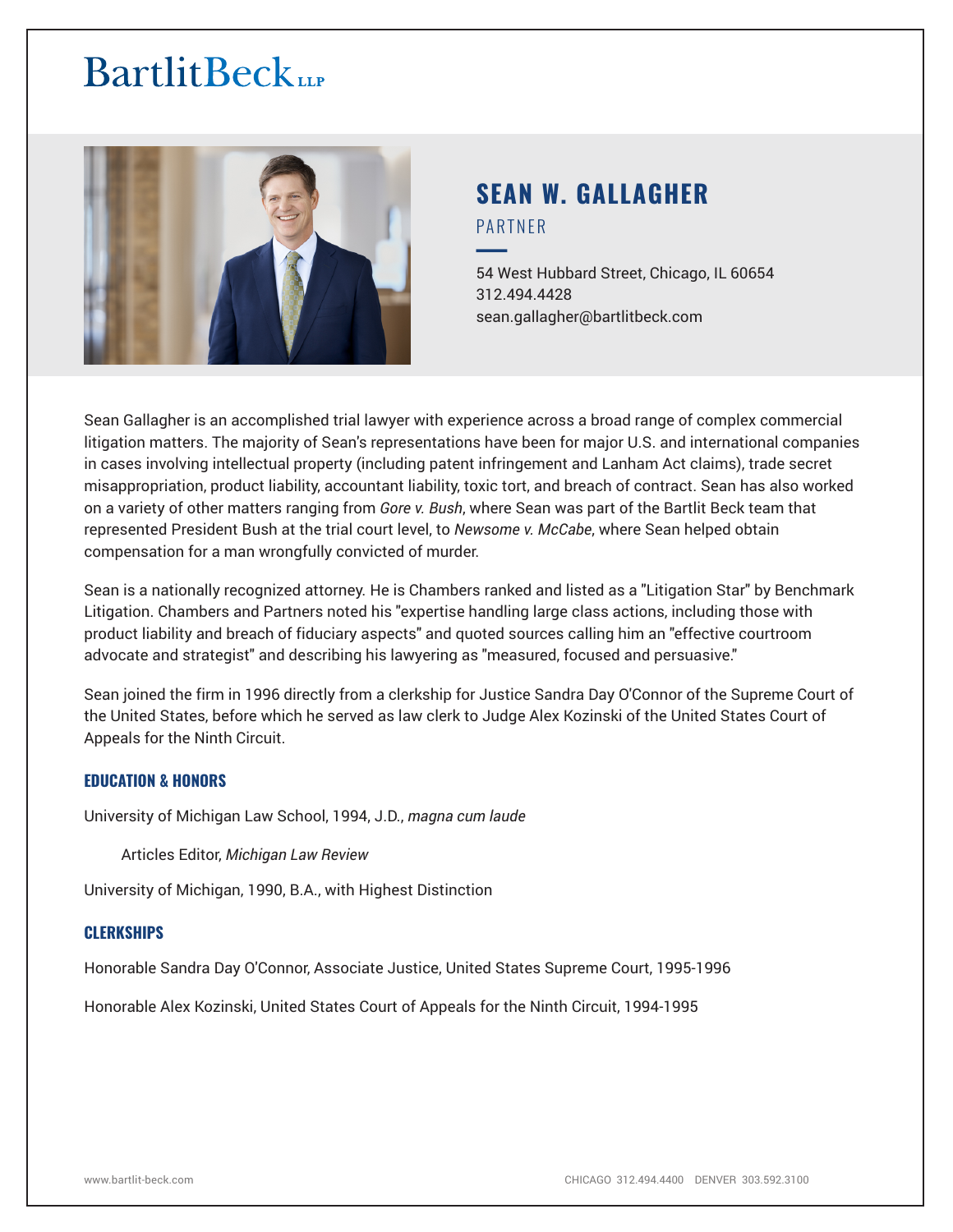# **AWARDS & RECOGNITION**

Ranked by Chambers USA as one of the leading litigators in Illinois.

Recognized as a "National Litigation Star" (*Benchmark Litigation*: The Definitive Guide to America's Leading Firms & Attorneys)

Named to the "BTI Client Service All-Stars 2020," a selective guide to "attorneys delivering the absolute best client service."

Recognized by Thomson Reuters as a "Stand-out Lawyer"

*American Lawyer*, recognized in article "Litigation Boutique of the Year, Winner: Bartlit Beck" (January 1, 2009)

## **ADMISSIONS**

Illinois

# **REPRESENTATIVE MATTERS**

## *Allianz Structured Alpha Funds Litigation* (S.D.N.Y. 2020-22)

Lead counsel for several major institutional investors who collectively lost billions of dollars when the Structured Alpha hedge funds managed by Allianz Global Investors U.S. collapsed in March 2020. Bartlit Beck also served as co-liaison counsel for a group of twenty plaintiffs for purposes of coordinating discovery with Allianz. The cases filed by our clients were settled on confidential terms. See Reuters article here.

#### *Nigel John Eccles et al. v. Shamrock Capital Advisors, LLC, et al.* (State Court, New York)

Trial counsel for FanDuel founders and more than 120 former employees and angel investors in lawsuit against late-stage private equity investors and six of the seven former members of the board of directors of FanDuel. The suit alleges that the private equity investors and former board members wiped out the founders', former employees', and angel investors' interests in the company by breaching their fiduciary duties and unjustly enriching themselves in the wake of a 2018 merger between FanDuel and European bookmaker Paddy Power Betfair.

# *Trinity ET Plus Litigation* (Texas, Missouri, various other states)

Lead trial counsel for defendants, Trinity Industries and Trinity Highway Products, in various cases alleging personal injuries from Trinity's ET Plus guardrail end terminal system. The cases have included products liability cases pending in multiple state and federal jurisdictions, class actions, and state *qui tam* actions.

#### *Pelvic Mesh Product Liability Litigation*

Trial counsel for Ethicon/Johnson & Johnson in defense of lawsuits alleging personal injuries caused by pelvic mesh medical devices. Designated trial counsel in a number of matters set for trial, both in state court and in federal cases remanded by the MDL court for trials around the country. In this capacity, served as lead trial counsel and secured a complete defense verdict after a three-week jury trial in the Philadelphia Court of Common Pleas.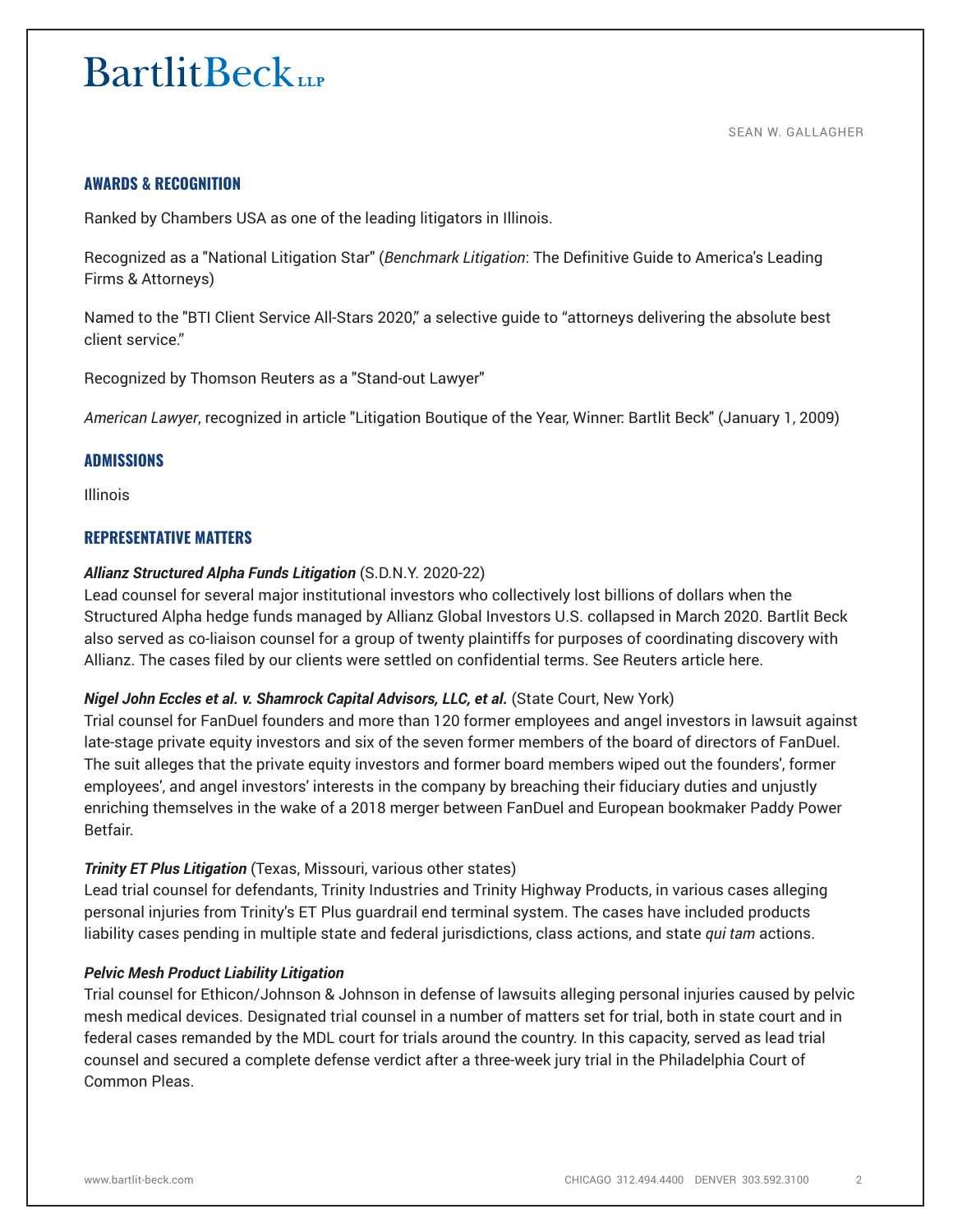# *Adinolfe et al v. Pratt & Whitney* (S.D. Fla.)

Lead trial counsel for Pratt & Whitney in environmental tort cases involving more than \$1 billion in alleged property damage and personal injury claims arising out of the declaration of a "cancer cluster" in a neighborhood near Pratt & Whitney's West Palm Beach facility. Defeated class certification (and excluded plaintiffs' main expert) after a five-day evidentiary hearing. Won summary judgment for two of the twenty-one related personal injury cases. The others have been stayed while one of the summary judgment orders is being appealed in the Eleventh Circuit. Bartlit Beck is serving as appellate counsel.

## *Confidential Arbitration* (Chicago, New York)

Acted as lead trial counsel for an accounting firm. Obtained a complete defense verdict following a two-week arbitration.

## *Las Vegas Hepatitis C Litigation* (District Court, Clark County Nevada, 2013-2014)

Lead counsel and trial counsel for defendants. Provided overall strategic direction and coordinated trial teams in litigation encompassing over forty individual cases, pending before approximately twenty different judges in state court in Las Vegas. Plaintiffs were individuals who claimed to have contracted Hepatitis C during endoscopy procedures performed at clinics that were on defendants' networks of approved healthcare providers. Defendants were health plans and other entities affiliated with UnitedHealthcare.

## ● *Martin v. Pacificare of Nevada*

Trial counsel for PacifiCare of Nevada on claims for negligence and punitive damages. Tried case to a jury verdict. The jury found compensatory damages substantially below the amount awarded in previous trials arising out of the same events, and denied plaintiffs' claim for punitive damages.

#### ● *Lynam v. Health Plan of Nevada*

Lead trial counsel for Health Plan of Nevada on claims of negligence and punitive damages. Case settled shortly before trial.

#### ● *Paul v. Health Plan of Nevada*

Trial counsel for Health Plan of Nevada on claims for negligence and punitive damages. Case settled during trial.

#### *Confidential AAA Arbitration* (Dallas, Tex. 2011-2012; New York, N.Y. 2012-2013)

Trial counsel for "Big Four" accounting firm in AAA arbitrations against principals of multibillion-dollar investment firm and former executives of Fortune 100 company. Plaintiffs alleged our client's tax shelter advice led to hundreds of millions of dollars in damages. Cases resolved on confidential terms.

#### *In re Teflon® Product Liability Litigation*

Counsel for DuPont in more than twenty alleged intrastate class actions brought on behalf of consumers who purchased Teflon®-coated cookware. The cases were consolidated for pretrial proceedings pursuant to an order of the panel on multidistrict litigation. The cases were dismissed after the district court denied class certification.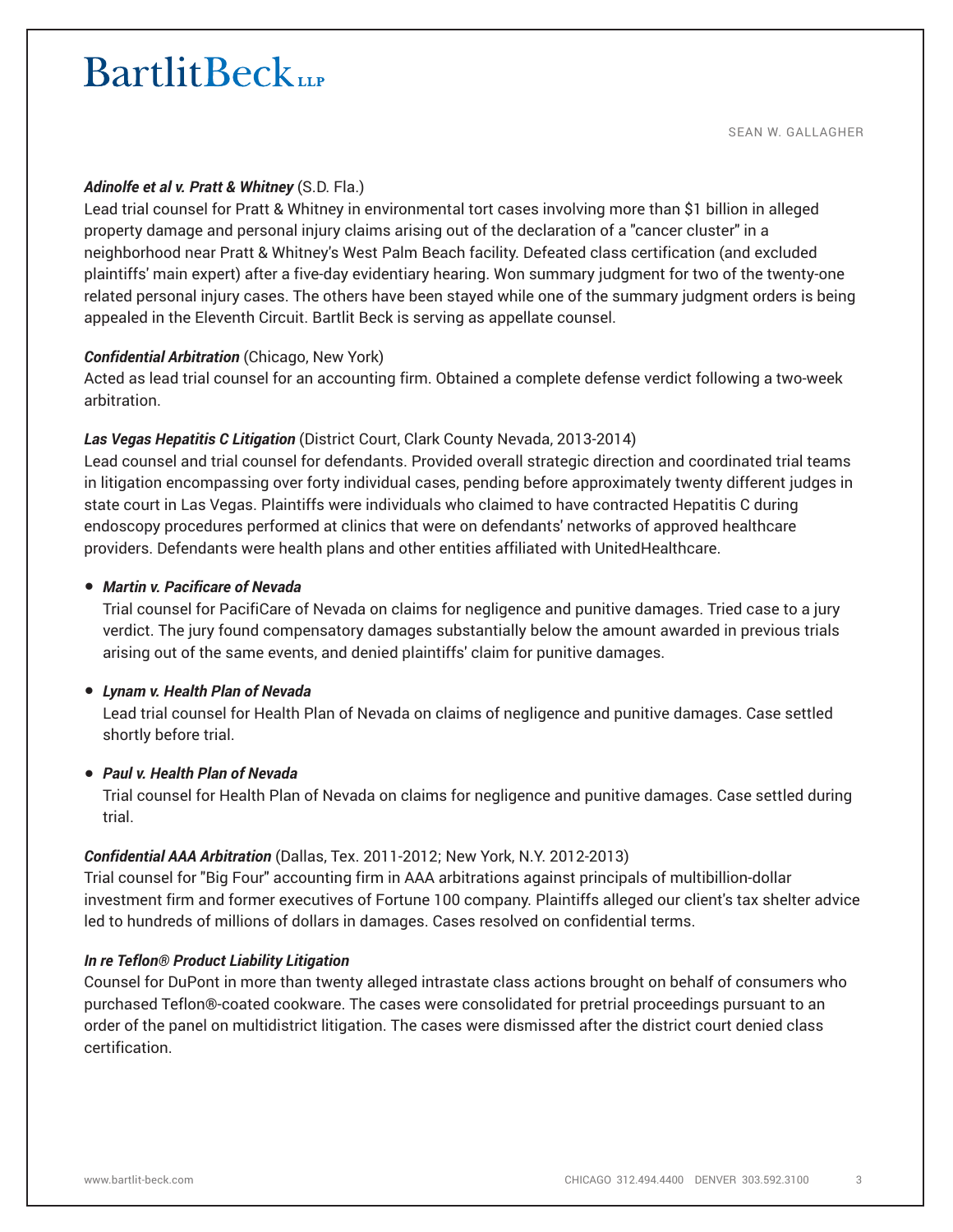#### *Gore v. Bush, et al.*

Represented President George W. Bush in election contest filed by former Vice President Al Gore in Leon County, Florida, contesting the results of the 2000 Presidential election in Florida. Trial judge held that no recount should take place. Florida Supreme Court reversed and ordered recount. The United States Supreme Court stayed the recount, ruling that it was unconstitutional. Members of the Bush and Gore legal teams were named "Lawyers of the Year" by *The National Law Journal*.

#### *Schindler Elevator v. Otis Elevator*

Lead trial counsel for Otis in patent infringement lawsuit concerning elevator controls. Adverse result in jury trial, reversed on appeal. Judgment in favor of client*.*

## *Friel v. Federal Signal*

Trial counsel representing Federal Signal at trial of product liability claims made by firefighters who allege that they have noise-induced hearing loss from exposure to sirens. Obtained jury verdict in favor of Federal Signal.

## *Competition Law Group v. EnjoyLife*

Lead trial counsel for Competition Law Group at jury trial of breach of contract claim and malpractice counterclaim arising from EnjoyLife's refusal to pay attorneys' fees. The jury returned a complete verdict for Competition Law Group.

#### *Confidential v. Novartis*

Lead trial counsel for Novartis in an arbitration involving claims that Novartis breached a contract for the development of a drug compound licensed from a third party. Case resolved on confidential terms.

#### *Rago v. Federal Signal*

Co-lead trial counsel representing Federal Signal at trial of product liability claims made by firefighters who allege that they have noise-induced hearing loss from exposure to sirens. Jury verdict for plaintiffs.

#### *Perrine v. DuPont*

Represented DuPont in seven-week state court jury trial of toxic tort claims brought by class of West Virginia residents. Class claims related to alleged smelter emissions over a century-long period. Jury verdict for plaintiffs; settled before retrial after appeal.

# **CASES TRIED OR OTHERWISE TAKEN TO JUDGMENT**

#### *CytoLogix v. Ventana Medical Systems*

Defended Ventana Medical Systems at trial against claims of patent infringement and trade secret misappropriation relating to technology for automating "slide staining" procedures used in pathology laboratories for the diagnosis of disease.

#### *Lectrolarm v. Sensormatic, et al.*

Lead counsel for Sensormatic in patent infringement case involving patents in the design of electronic video surveillance equipment. Secured summary judgment of invalidity that was affirmed on appeal.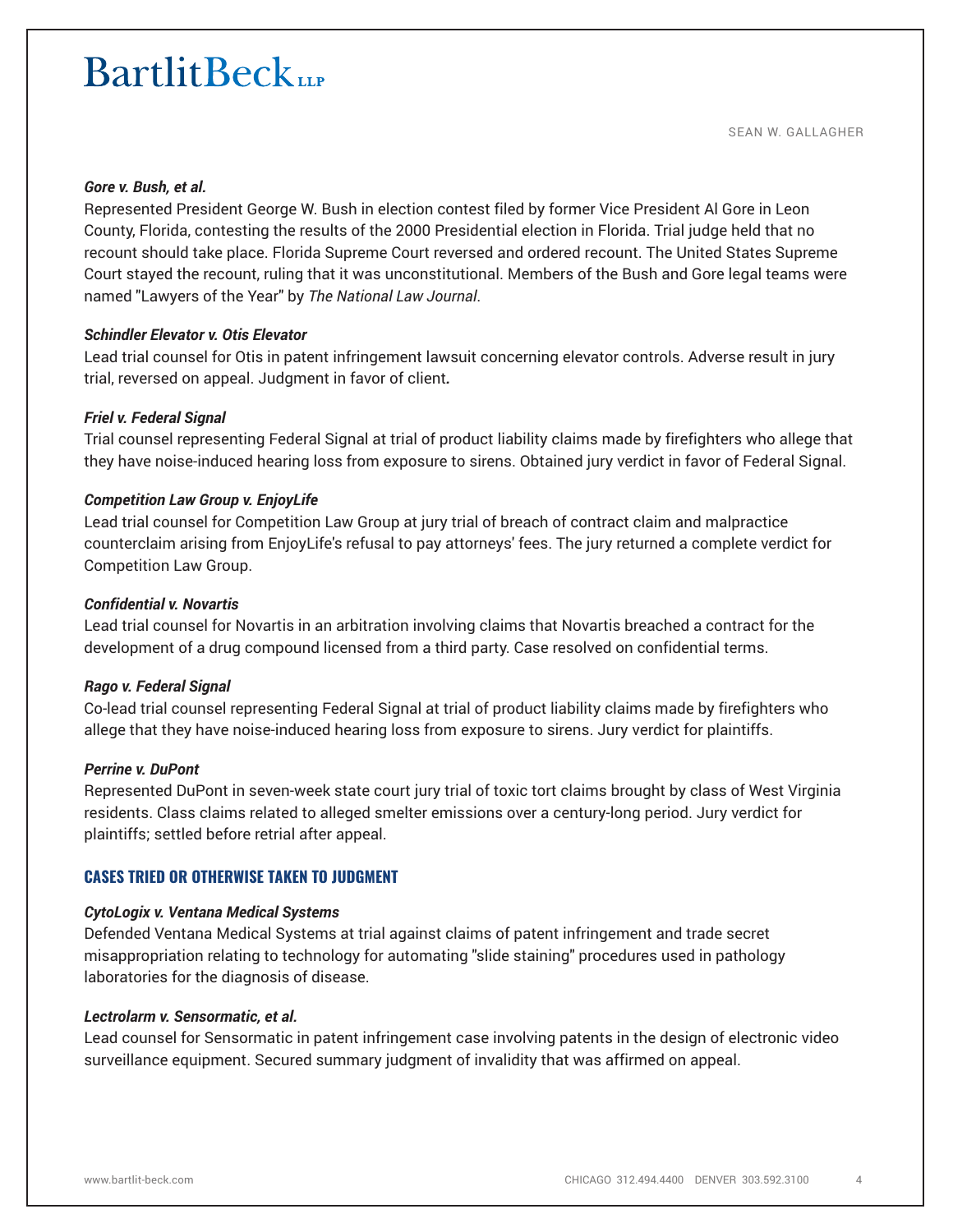#### *Newsome v. McCabe*

Trial counsel in this civil rights case for James Newsome. Mr. Newsome claimed that two Chicago police detectives framed him for murder, forcing him to spend fifteen years in state prison for a crime that he did not commit. Obtained a jury verdict of \$15 million for Newsome.

#### *Perry v. Bodman*

Lead trial counsel serving pro bono for individual plaintiff in age and gender discrimination jury trial against the Department of Energy. Defense verdict.

#### *Avery Dennison v. FLEXcon Company*

Defended FLEXcon, a leading manufacturer of converted plastic roll and sheet products, against claims of patent infringement brought by Avery Dennison relating to methods of making multilayer plastic film facestocks for pressure sensitive applications. Won summary judgment of non-infringement, which was affirmed on appeal.

# **OTHER REPRESENTATIVE CASES**

#### *RealNetworks, Inc. v. Microsoft*

Represented RealNetworks in an antitrust suit against Microsoft that resulted in RealNetwork's obtaining a \$761 million settlement after two years of litigation. Relevant experience included presenting RealNetworks' claims to representatives of the Fair Trade Commission of South Korea.

#### *Seroquel® Litigation*

Represented AstraZeneca Pharmaceuticals in mass tort litigation regarding Seroquel® (atypical antipsychotic)*.* Prepared several cases for trial that were dismissed on the eve of trial after rulings excluding expert testimony.

#### *Adelphia Communications Corp. v. Deloitte & Touche LLP v. John Rigas, et al.*

Represented Deloitte & Touche LLP as trial counsel in multibillion-dollar accounting malpractice case brought by Adelphia, with third-party claims against the Rigas family. Case resolved on confidential terms.

#### *Edge Capture v. Citadel*

Counsel for Citadel defending against claims for patent infringement on patent related to automated trading technologies. Case settled.

#### *CardioNet v. LifeWatch*

Counsel for LifeWatch defending against claims for misappropriation of trade secrets. Case settled.

#### *U.S. Pipeline v. Horizon Gas Pipeline Co.*

Lead counsel for Horizon in action for breach of contract relating to cost overruns in U.S. Pipeline's construction of a gas pipeline for Horizon in Illinois. Case settled.

#### *Kimberly-Clark v. Paragon Trade Brands, Tyco Healthcare Retail Group et al.*

Lead counsel for Tyco in an arbitration with Kimberly-Clark over Paragon's license to Kimberly Clark's "Enloe" patents relating to the design of diapers. Case settled.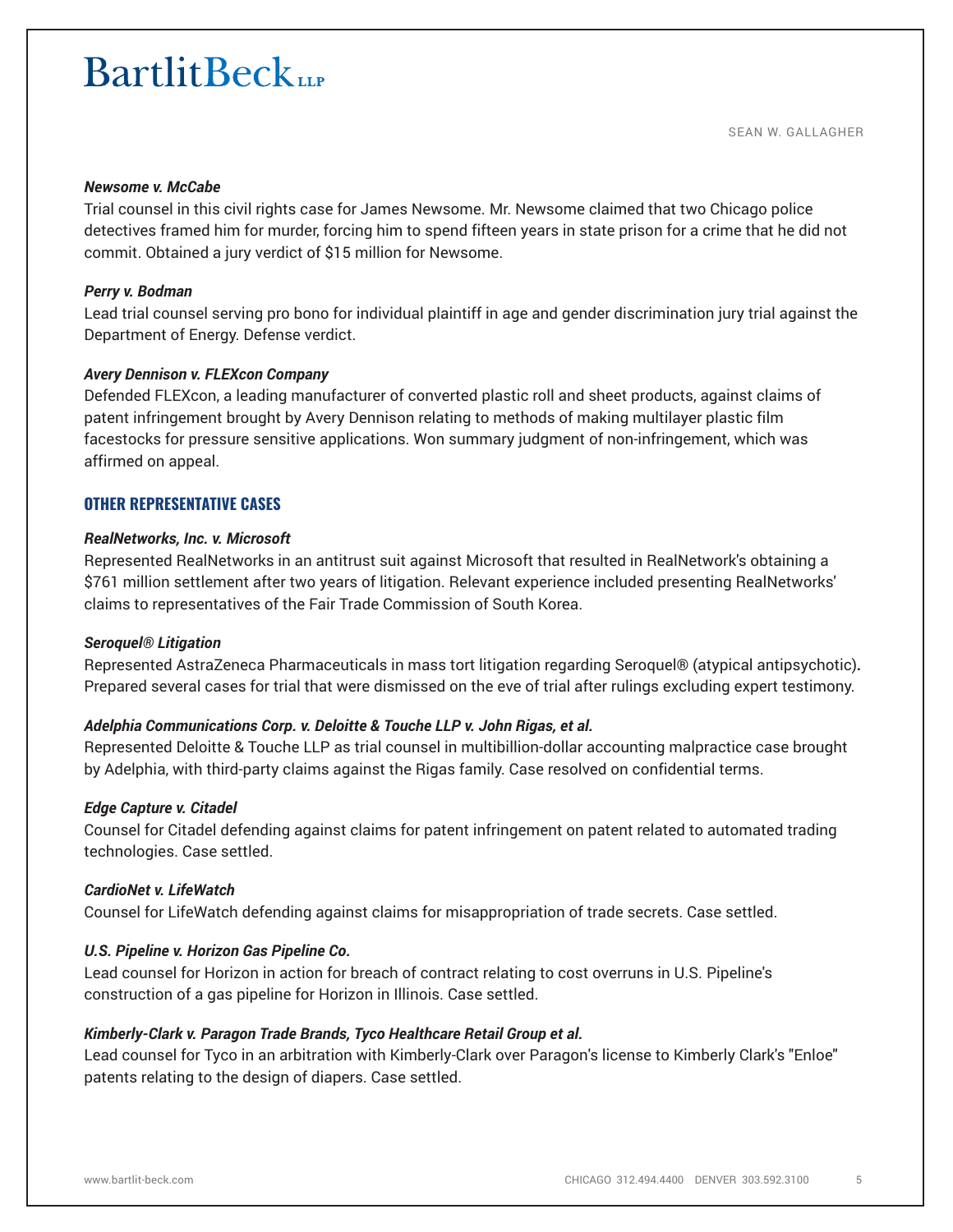### *Field Hybrids v. Toyota*

Represented Field Hybrids in patent infringement suit brought against Toyota relating to the design of the hybrid electric drive train in the Toyota Prius. Case settled.

# *Ventana Medical Systems v. Abbott Laboratories*

Represented Ventana in its dispute with Abbott Laboratories over Abbott's infringement of Ventana patents relating to BCR-ABL and dual and tri-color probe technology. Case settled.

## *A&E Products Group LP v. Spotless Enterprises Inc.*

Represented A&E Products in patent infringement action relating to the design of garment hangers. Case settled.

# *A&E Products Group LP v. Mainetti*

Represented A&E Products in patent infringement action relating to the design of garment hangers. Case settled.

# *Florists' Transworld Delivery, Inc. v. American Floral Services & Teleflora*

Represented FTD in arbitration of contract dispute with American Floral Services and Teleflora over failure to pay minimum order fees under their agreements for access to FTD's Mercury Network.

## *Commonwealth Edison v. Midwest Generation*

Represented Midwest Generation in disputes with Commonwealth Edison and its parent company Exelon over outages at power generation facilities and other matters.

#### *FTD.com v. IBM Network Services*

Represented FTD.com in contract dispute with IBM Network Services over design of website.

# *Bayer Corp. v. Schein Pharmaceutical, et al.*

Represented Bayer in its suit for patent infringement to enjoin generic drug manufacturers from obtaining FDA approval to market and sell a generic version of Bayer's antibiotic Cipro®.

#### *Real3D, Inc. (Intel) v. ATI Technologies, Inc.*

Represented ATI Technologies, Inc., a leading maker of graphics accelerator chips and products for personal computers, in dispute with Real3D over patents on algorithms for computer image generation.

# *Real3D, Inc. (Intel) v. 3Dfx Interactive, Inc.*

Represented 3Dfx Interactive, a leading maker of graphics accelerator boards for personal computers, in dispute with Real3D over patents on algorithms for computer image generation.

#### *Barr Laboratories v. DuPont Pharmaceuticals*

Defended DuPont in an antitrust case brought by generic drug manufacturer in New York Federal Court for alleged monopolization of the market for blood thinning medicine.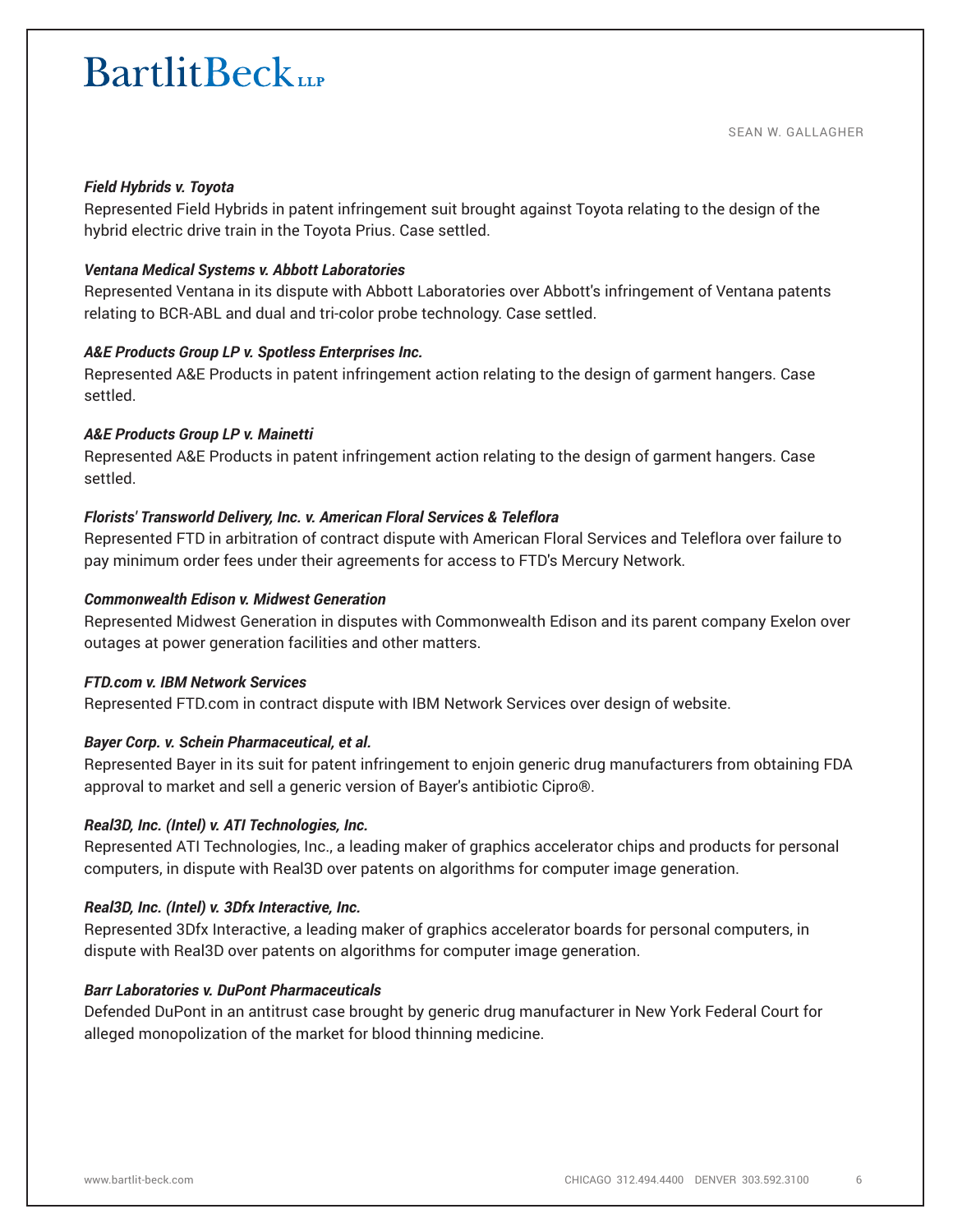## *Lockheed Martin Corp. v. Silicon Graphics, Inc.*

Defended Silicon Graphics, a leading producer of computer graphics equipment, against claims of patent infringement relating to various methods for computer generation of video images in three dimensional space.

#### *Fred Meyer Inc. v. Hurley State Bank*

Defended Sears Payment Systems in breach of contract litigation concerning proprietary credit card processing.

#### *Wolens v. American Airlines*

Represented objector in contested hearing on class action settlement involving changes to American Airlines' Aadvantage program.

#### *E-Victor v. Bio Technologies for Horticulture, Inc.*

Represented Bio Technologies for Horticulture, Inc. in an international arbitration involving an alleged breach of a development and distribution agreement. Case settled during mediation.

#### *Hoover Co. v. BISSELL, Inc.*

Represented BISSELL in patent infringement and trade dress matter involving Hoover patents on upright deep cleaning extractors, commonly referred to as steam cleaners. BISSELL brought an antitrust counterclaim. Hoover settled during trial after BISSELL rested its case.

#### *Bankers Trust v. FTD, Inc.*

Represented FTD in breach of fiduciary duty case filed by FTD against Bankers Trust arising out of acquisition financing provided by Bankers Trust.

#### **PROFESSIONAL ACTIVITIES AND COMMUNITY SERVICE**

Adjunct Professor, Northwestern University School of Law: Taught "High-Tech Trial Techniques" class on the use of technology in the practice of law at trial and in preparation for trial

#### **BIG WINS**

Bartlit Beck Defeats Class Certification In Large Environmental Tort Case

Swanson and Gallagher Win Major Trial Victory for Clark

Bartlit Beck Defeats \$5 Billion Class Action Claim

Bartlit Beck Wins \$15 Million for Wrongly Convicted Man

#### **NEWS**

Bartlit Beck Earns Top Rankings by Benchmark Litigation 10.01.2021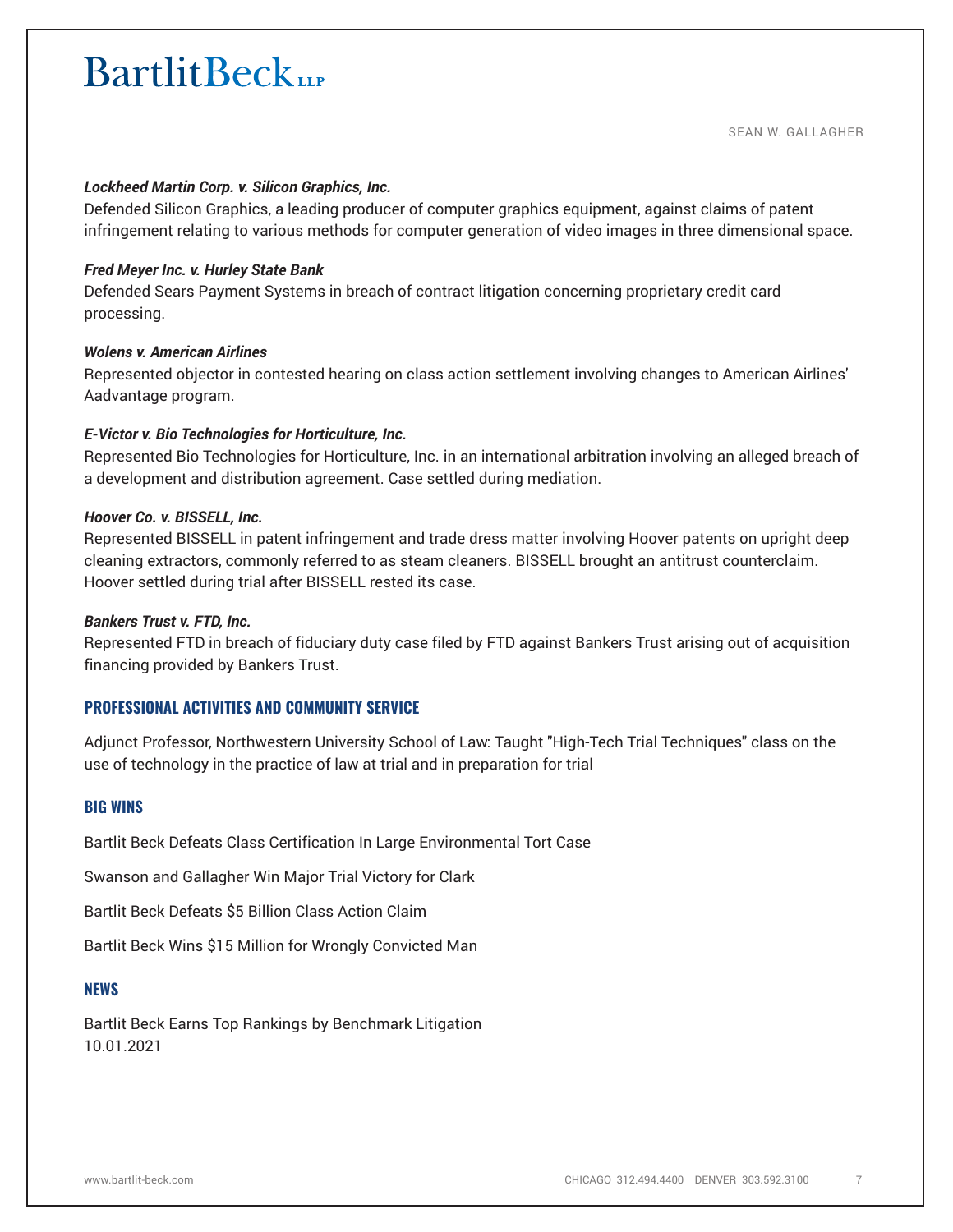SEAN W. GALLAGHER

Sean Gallagher and Jeff Hall named BTI Client Service All-Stars 01.12.2021

Bartlit Beck Earns Top Rankings by Benchmark Litigation 10.01.2020

Bartlit Beck Sues Allianz and Aon Over Collapse of Structured Alpha Hedge Funds 09.22.2020

Bartlit Beck Files a Lawsuit Against KKR, Shamrock Capital, and Former Members of FanDuel Board of **Directors** 02.25.2020

Bartlit Beck Teams Win Important Cases for Johnson & Johnson Subsidiary Ethicon and DuPont 04.19.2019

Sean Gallagher and Wesley Morrissette Win Seventh Circuit Appeal for BankDirect 01.15.2019

Bartlit Beck Partners Achieve New Kind of Record 09.2014

Bartlit Beck Wins Hearing Loss Suit For Federal Signal 06.2010

Bartlit Beck Secures End of Consumer Fraud MDL for DuPont Adam Hoeflich and others secure dismissal of Teflon MDL consumer fraud cases 05.2009

Court Denies Class Certification in Teflon MDL 03.2009

Bartlit Beck Aids RealNetworks in Securing \$761 Million Settlement With Microsoft 10.2005

Bartlit Beck Files Antitrust Suit Against Microsoft for Real Networks 12.2003

Bartlit and Beck Named Lead Lawyers in Election Contest 12.2000

# **PUBLICATIONS**

*Death: The Ultimate Run-On Sentence 46 Case W. Res. L. Rev. 1*, 1995, (with Alex Kozinski)